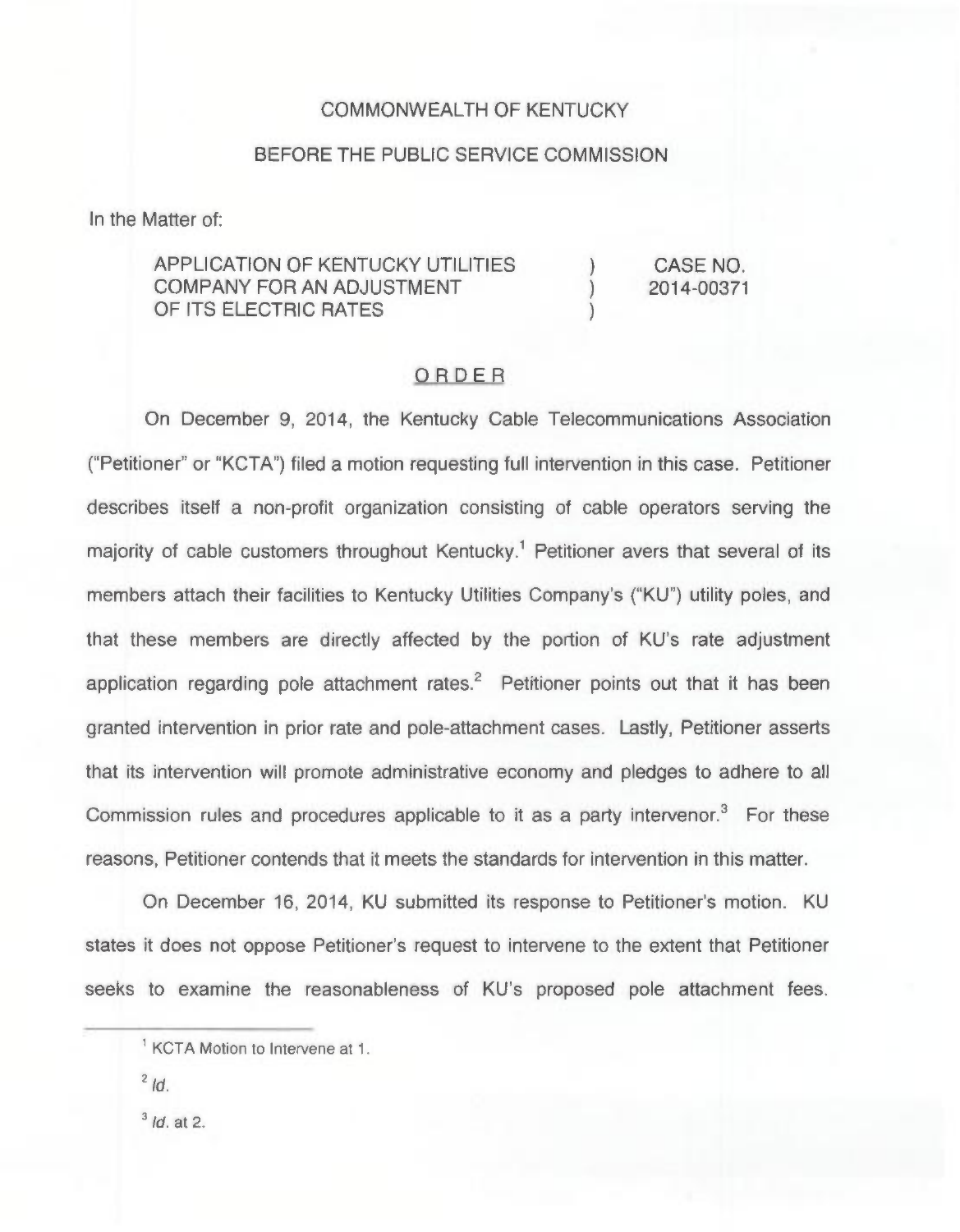Nonetheless, KU asked that Petitioner be required to identify its members who are KU customers and which of those members have authorized Petitioner to seek intervention on their behalf in the instant matter in order to ensure that Petitioner has standing to intervene in this matter.<sup>4</sup> Additionally, KU informs that it, along with its sister company, Louisville Gas and Electric Company ("LG&E"), will file a motion to dismiss Case No. 2014-00025, a separate and unrelated case involving a complaint by KCTA challenging the reasonableness of LG&E's and KU's present pole attachment charge, in the event Petitioner is granted intervention in the instant matter.<sup>5</sup>

filed a reply in support of its motion to intervene on December 22, 2014. In its reply, Petitioner states that it is seeking intervention on behalf of Time Warner Cable, Comcast, Access Cable Television, Harlan Community Television, and Inside Connect Cable, all of whom have attachments to KU's poles. KCTA also states that it will file a timely response to KU's motion to dismiss in Case No. 2014-00025 in the complaint proceeding.<sup>6</sup>

Having reviewed the pleadings and being otherwise sufficiently advised, the Commission finds that KCTA's intervention is likely to present issues and develop facts that will assist the Commission in considering this matter without unduly complicating or disrupting the proceedings. The Commission further finds that Petitioner should be granted full rights of a party in this proceeding. Lastly, we note that the motion to

<sup>&</sup>lt;sup>4</sup> KU's Response to KCTA's Motion to Intervene at 1-2.

<sup>&</sup>lt;sup>5</sup> Id. at 2; Case No. 2014-00025, Kentucky Cable Telecommunications Association v. Louisville Gas and Electric Company and Kentucky Utilities Company (Ky. PSC filed Jan. 24, 2014).

<sup>&</sup>lt;sup>6</sup> KCTA's Reply in Support of Its Motion to Intervene at 1.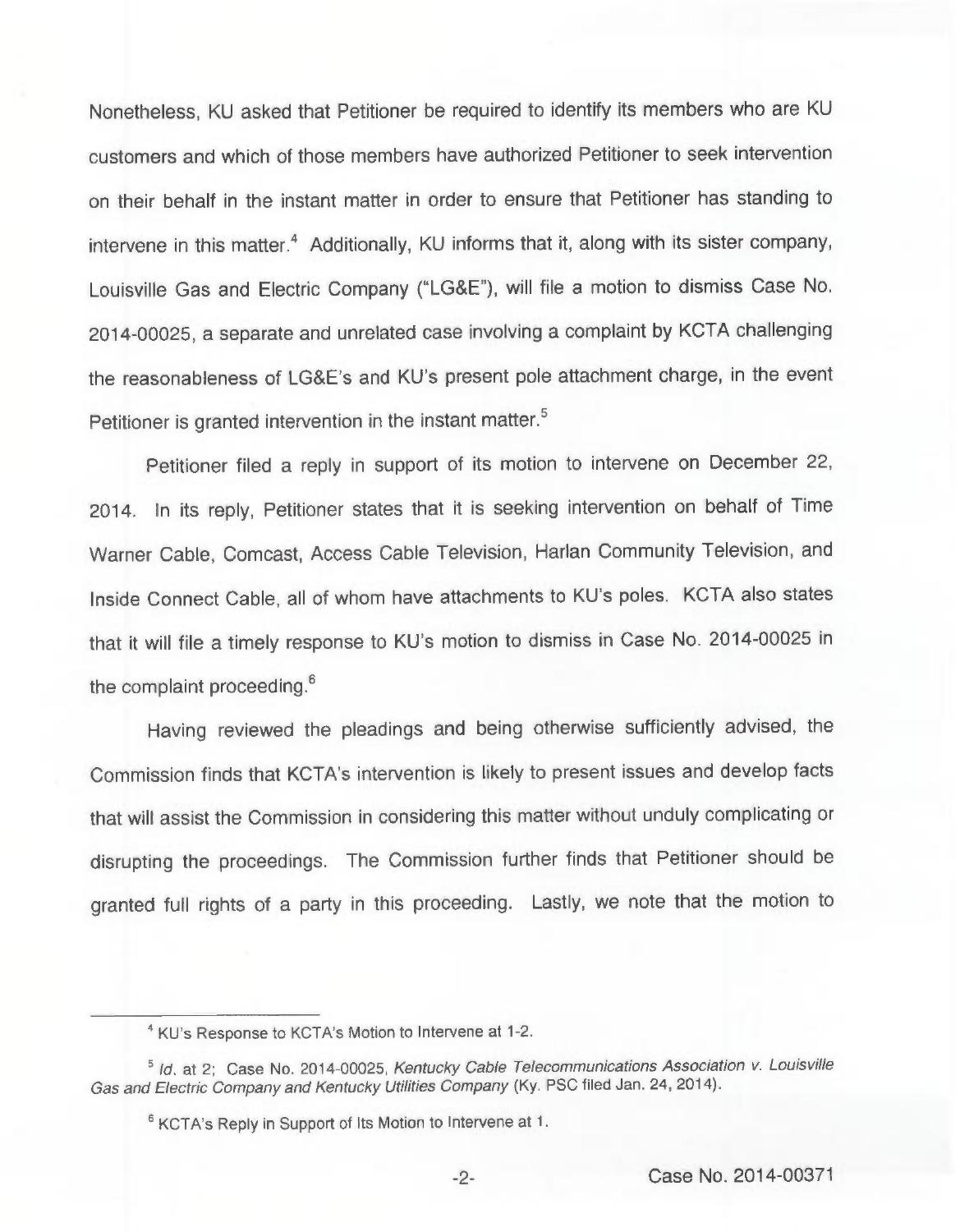dismiss filed by KU and LG8E in Case No. 2014-00025 will be adjudicated in that proceeding and not in the instant matter.

IT IS HEREBY ORDERED that:

1. KCTA's motion to intervene is granted.

2. KCTA shall be entitled to the full rights of a party and shall be served with the Commission's Orders after the date of this Order.

3. KCTA shall comply with all provisions of 807 KAR 5:001, Section 8, related to the service and electronic filing of documents.

4. KCTA shall adhere to the procedural schedule set forth in the Commission's December 12, 2014 Order and as amended by subsequent Orders.

> By the Commission 爪 ENTERED JAN 0 6 2015 KENTUCKY PUBLIC SERVICE COMMISSION

**ATTEST** Executive Director